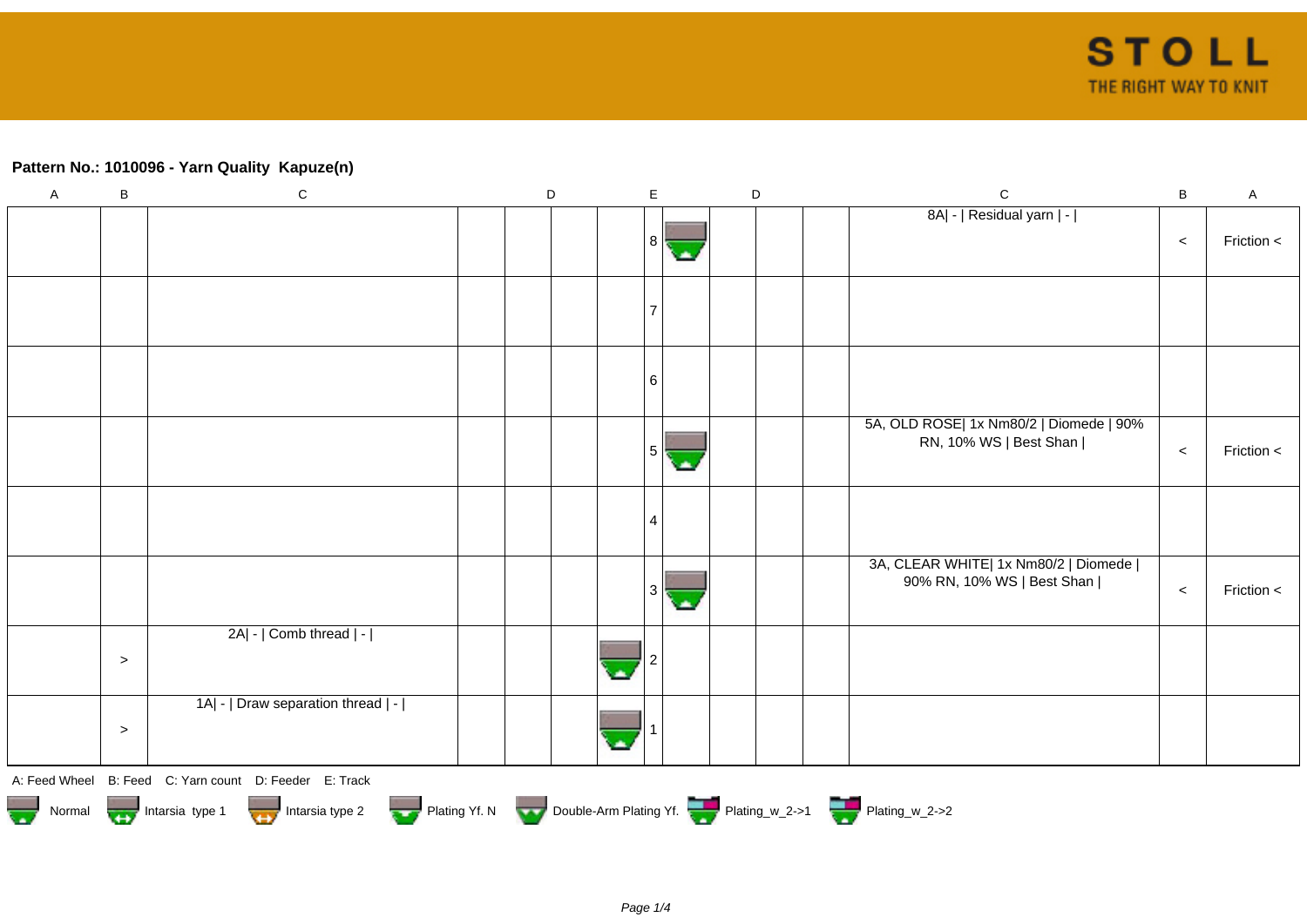## **Pattern No.: 1010096 - Yarn Quality V-Teil(e)**

| $\mathsf{A}$  | $\, {\sf B}$ | $\mathbf C$                                                          | D | $\mathsf E$ | D | $\mathsf C$                                                          | B     | A            |
|---------------|--------------|----------------------------------------------------------------------|---|-------------|---|----------------------------------------------------------------------|-------|--------------|
| Friction >    | $\, > \,$    | 8A  -   Residual yarn   -                                            |   | 8           | A | 8B  -   Residual yarn   -                                            | $\,<$ | Friction $<$ |
| Friction >    | $\geq$       | 7A, OLD ROSE  1x Nm80/2   Diomede   90%<br>RN, 10% WS   Best Shan    |   |             |   |                                                                      |       |              |
|               |              |                                                                      |   | 6<br>olis,  |   | 6A, WHITE  1x 40Nden   LL-40   ESIDA   -                             | $\,<$ |              |
|               |              |                                                                      |   | 5<br>œ      |   | 5A, OLD ROSE  1x Nm80/2   Diomede   90%<br>RN, 10% WS   Best Shan    | $\,<$ | Friction $<$ |
| Friction >    | $\geq$       | 4A, CLEAR WHITE  1x Nm80/2   Diomede  <br>90% RN, 10% WS   Best Shan |   |             |   | 4B, OLD ROSE  1x Nm80/2   Diomede   90%<br>RN, 10% WS   Best Shan    | $\,<$ | Friction $<$ |
|               |              |                                                                      |   | 3<br>а.     |   | 3A, CLEAR WHITE  1x Nm80/2   Diomede  <br>90% RN, 10% WS   Best Shan | $\,<$ | Friction $<$ |
|               | $\geq$       | $2A$ - $ $ Comb thread $ $ - $ $                                     |   |             |   |                                                                      |       |              |
|               | $\geq$       | 1A  -   Draw separation thread   -                                   |   |             |   |                                                                      |       |              |
|               |              | A: Feed Wheel B: Feed C: Yarn count D: Feeder E: Track               |   |             |   |                                                                      |       |              |
| - 1<br>Normal |              | Intarsia type 2<br>Intarsia type 1                                   |   |             |   | Plating Yf. N Double-Arm Plating Yf. Plating_w_2->1 Plating_w_2->2   |       |              |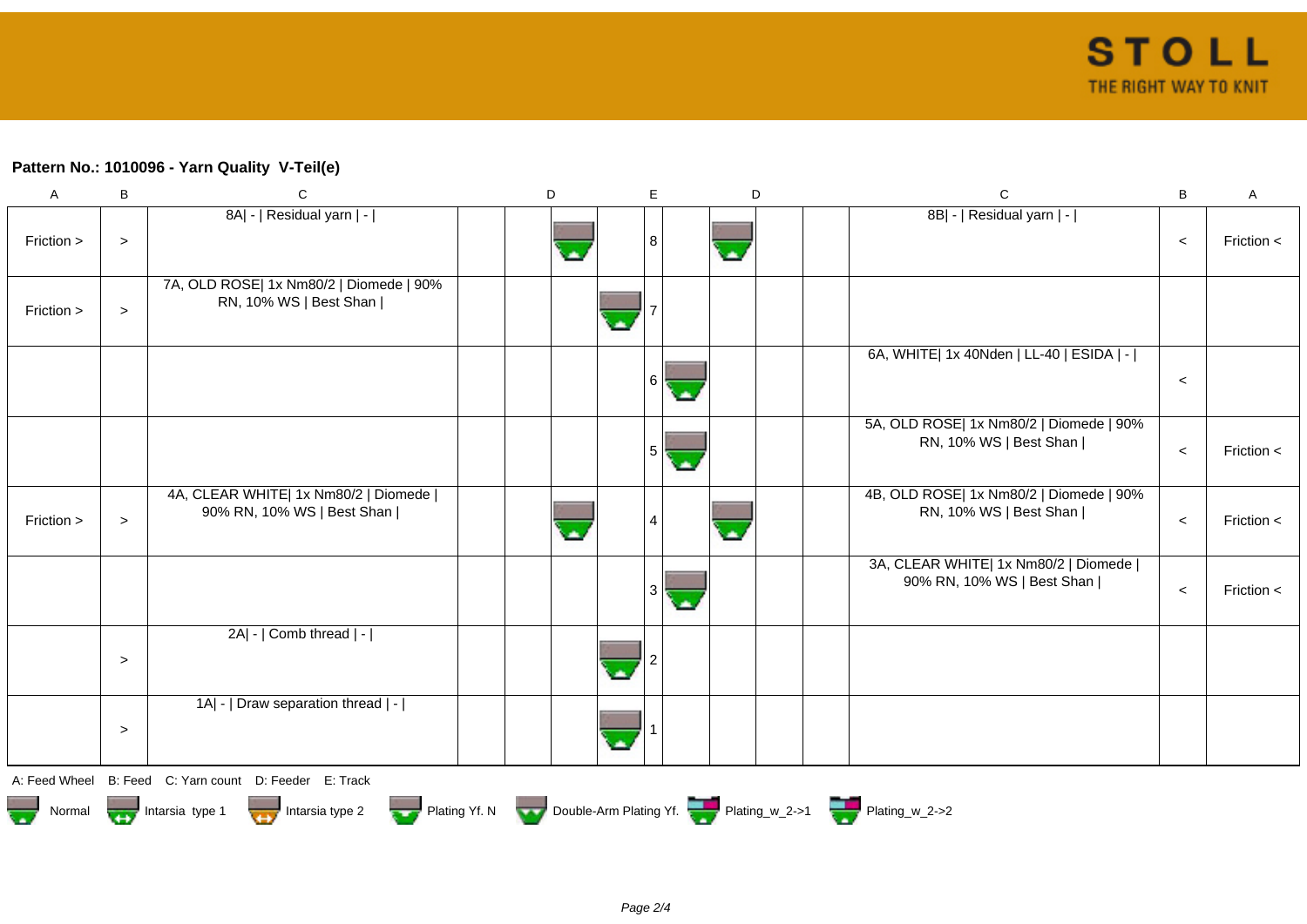## **Pattern No.: 1010096 - Yarn Quality R-Teil(e)**

| $\mathsf{A}$                                                                                                                                                        | $\sf B$ | ${\bf C}$                          | $\mathsf D$ |   | $\mathsf{E}$ |     | D | ${\bf C}$                                                            | $\, {\bf B}$ | $\mathsf A$ |
|---------------------------------------------------------------------------------------------------------------------------------------------------------------------|---------|------------------------------------|-------------|---|--------------|-----|---|----------------------------------------------------------------------|--------------|-------------|
|                                                                                                                                                                     |         |                                    |             |   | 8            | ٠   |   | 8A  -   Residual yarn   -                                            | $\prec$      | Friction <  |
|                                                                                                                                                                     |         |                                    |             |   |              |     |   |                                                                      |              |             |
|                                                                                                                                                                     |         |                                    |             |   | 6            | ملا |   | 6A, WHITE  1x 40Nden   LL-40   ESIDA   -                             | $\prec$      |             |
|                                                                                                                                                                     |         |                                    |             |   | 5            |     |   | 5A, OLD ROSE  1x Nm80/2   Diomede   90%<br>RN, 10% WS   Best Shan    | $\prec$      | Friction <  |
|                                                                                                                                                                     |         |                                    |             |   |              |     |   | 4A, OLD ROSE  1x Nm80/2   Diomede   90%<br>RN, 10% WS   Best Shan    | $\prec$      | Friction <  |
|                                                                                                                                                                     |         |                                    |             |   | 3            |     |   | 3A, CLEAR WHITE  1x Nm80/2   Diomede  <br>90% RN, 10% WS   Best Shan | $\prec$      | Friction <  |
|                                                                                                                                                                     | $\,>$   | 2A  -   Comb thread   -            |             | × |              |     |   |                                                                      |              |             |
|                                                                                                                                                                     | $\geq$  | 1A  -   Draw separation thread   - |             |   |              |     |   |                                                                      |              |             |
| A: Feed Wheel B: Feed C: Yarn count D: Feeder E: Track<br>Normal Intarsia type 1 Intarsia type 2 Plating Yf. N Double-Arm Plating Yf. Plating_w_2->1 Plating_w_2->2 |         |                                    |             |   |              |     |   |                                                                      |              |             |